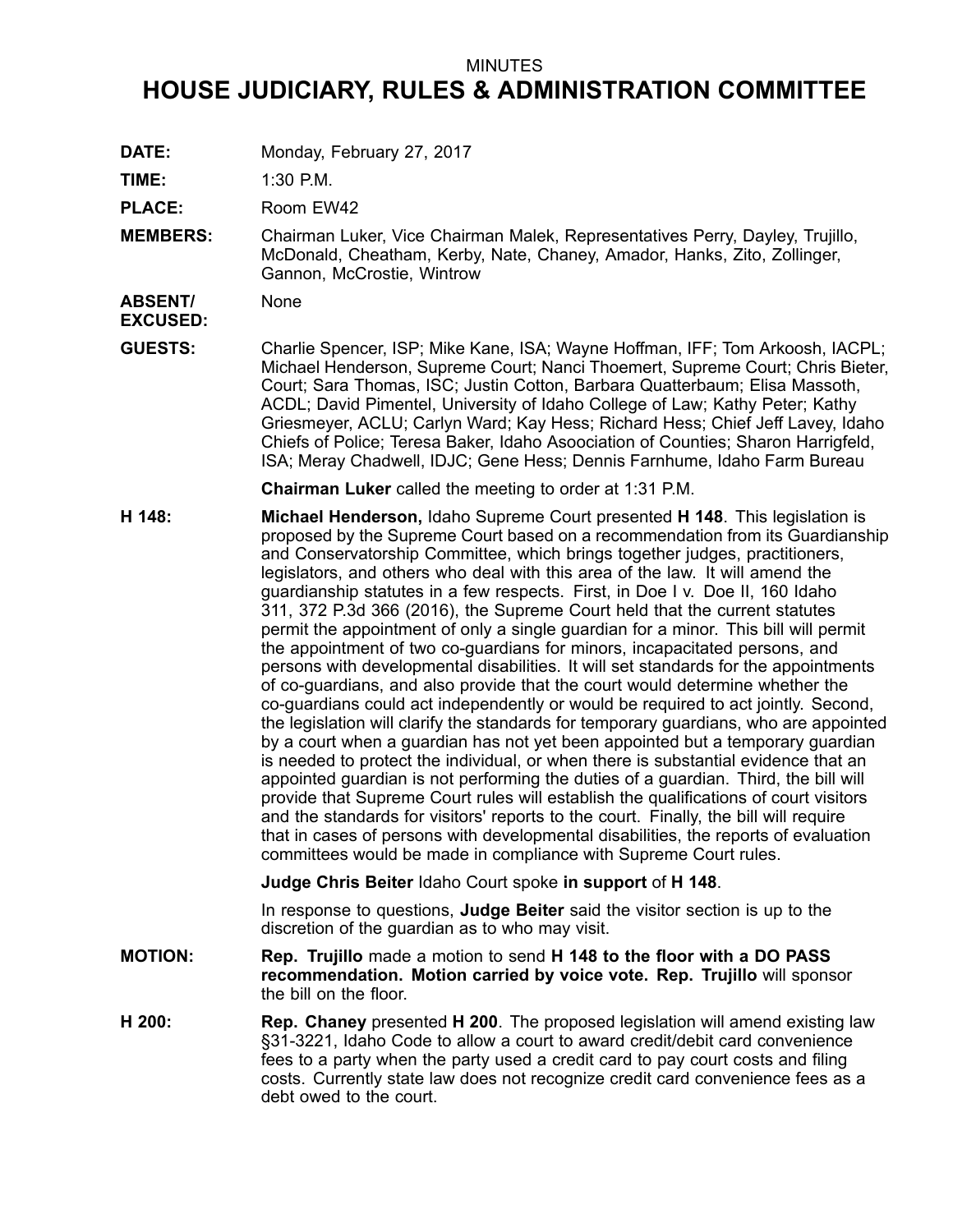**John Watts** spoke **in support** of **H 200**.

- **MOTION: Rep. Kerby** made <sup>a</sup> motion to send **H 200** to the floor with <sup>a</sup> **DO PASS recommendation**.**Motion carried by voice vote. Rep. Chaney** will sponsor the bill on the floor.
- **H 202: Rep. Harris** presented **H 202**. This legislation will change the current code regarding civil asset forfeitures in several regards. Notably, modifications include: (1) vehicles would not be subject to forfeiture in connection with mere possession of <sup>a</sup> controlled substance; they would need to have been used in connection with trafficking offenses as enumerated, or to comprise ill-gotten gains; (2) property that is merely in proximity to <sup>a</sup> controlled substance is not subject to forfeiture absent <sup>a</sup> meaningful connection to <sup>a</sup> violation of the chapter; (3) mere presence of U.S. currency is not sufficient cause for <sup>a</sup> seizure or forfeiture; (4) creating <sup>a</sup> right of replevin of property while proceedings are pending provided the owners can show necessity and security; (5) courts must determine whether <sup>a</sup> property forfeiture is proportionate to the crime alleged, as is currently reflected in case law; (6) an obsolete publication provision is removed; (7) innocent owners are absolved of having to pay the state & <sup>a</sup> pos's costs associated with the seizure; (8) law enforcement may not bypass the disposition procedures and retain property without judicial approval; and (9) reporting requirements regarding forfeited property are instituted.

### **Rep. Rubel** spoke **in support of H 202**.

In response to questions, **Rep. Rubel** said money cannot be taken just because they are in possession of cash, this must be processed through the burden of proof.

**MOTION: Rep. Trujillo** made <sup>a</sup> motion to send **H 202 to the floor with <sup>a</sup> DO PASS recommendation.**

> **Mike Kane,** Idaho Sheriffs Association, spoke **in opposition H 202** due to the Sheriffs and Idaho State Police not being involved in the discussions.

In response to questions, **Mr. Kane** said the law is complex, this change will create favor on the drug trafficker, not on law enforcement officers. Money should be placed into evidence and proven through <sup>a</sup> court of law.

**Major Charles Spencer,** Idaho State Police spoke **in opposition to H 202** outlining seizure versus forfeiture of property.

In response to questions, **Major Spencer** said the wording could be clearer, it is important for the courts to decide and follow seizure of property.

**Wayne Hoffman,** Idaho Freedom Foundation spoke **in support** of **H 202**.

**Tom Arkoosh,** and **Elisa Massoth**, Idaho Association of Criminal Defense Lawyers spoke **in support** of **H 202**.

**David Pimentel,** University of Idaho, College of Law spoke **in support** of **H 202** on behalf of himself and as a scholar.

**Kathy Greismeyer,** American Civil Liberties Union of Idaho spoke **in support** of **H 202** and the reporting requirements specified.

**Caroline Ward,** Legal Research Intern, Concordia University spoke **in support** of **H 202** and reported her research process showing the Idaho counties currently have no uniform method or public access to account for money or assets that have been seized.

In response to questions, **Ms. Ward** said they requested information from 10 counties, but due to difficulties, research was not extended to another 10 counties at this time.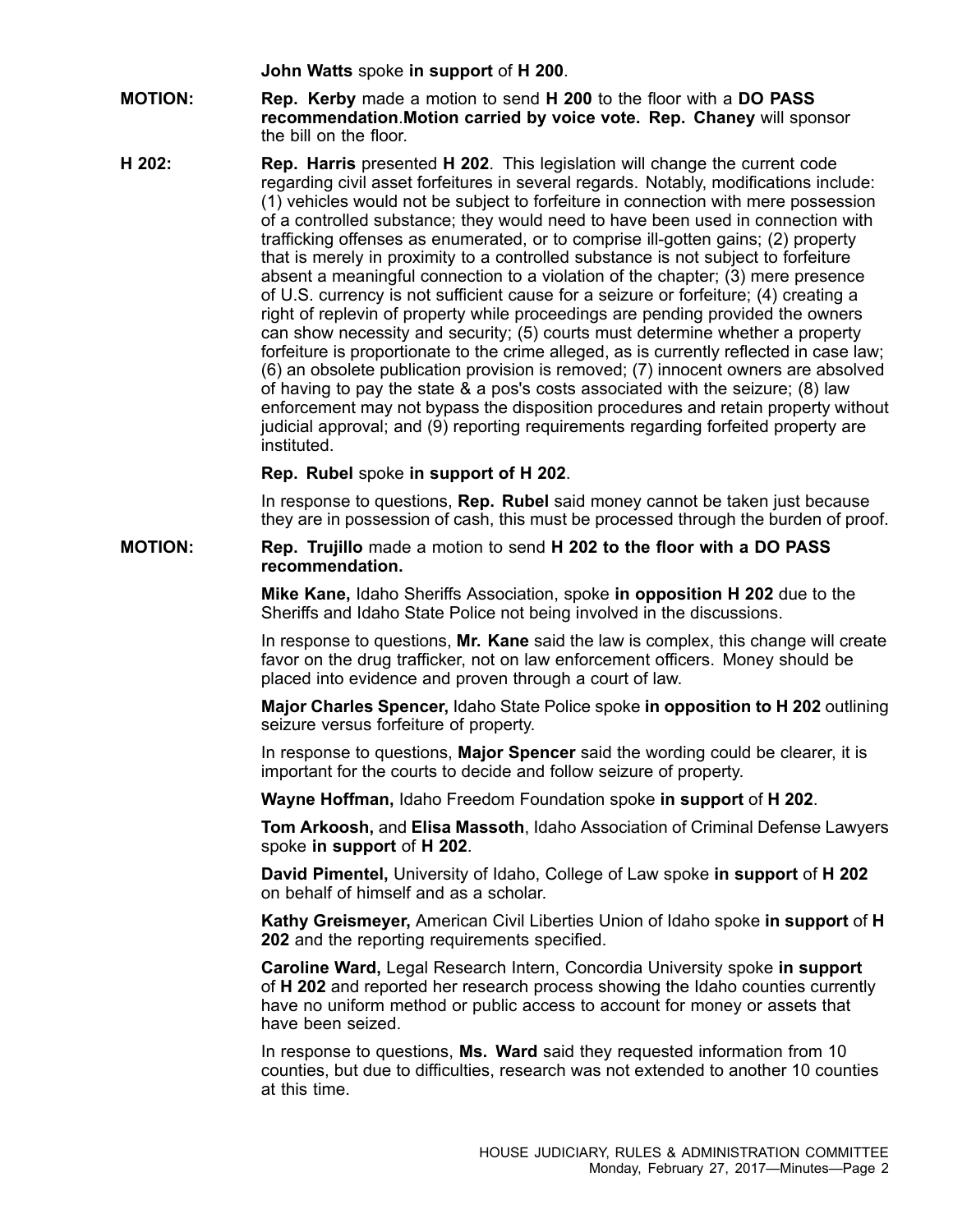**Chief Jeff Levey**, Chief of Police, **spoke in opposition** of **H 202** since no Chiefs were contacted they would like to express their opinions.

**SUBSTITUTE MOTION: Rep. McDonald** made <sup>a</sup> substitute motion the send **H 202** to General Orders.

**ROLL CALL VOTE ON SUBSTITUTE MOTION: Rep. Trujillo** requested <sup>a</sup> roll call vote. **Substitute motion failed by <sup>a</sup> vote of 5 AYE and 12 NAY. Voting in favor** of the motion: **Rep. Malek, McDonald, Cheatham, Kerby and Amador. Voting in opposition** to the motion: **Reps. Perry, Dayley, Trujillo, Nate, Chaney, Hanks, Zito, Zollinger, Gannon, McCrostie, Wintrow, and Luker.**

**VOTE ON ORIGINAL MOTION: Chairman Luker** called for the vote on the original motion to send **H 202 to the floor with <sup>a</sup> DO PASS recommendation. Motion carried by voice vote. Rep. McDonald** requested to be recorded as voting **NAY. Rep. Harris** will sponsor the bill on the floor.

**Chairman Luker** called <sup>a</sup> recess of the committee at 4:00 p.m.

**Chairman Luker** reconvened the meeting at 4:10 p.m.

**H 178: Rep. Holztclaw** presented **H 178**. This legislation will increase the penalty for the direct or indirect sale of heroin to users when <sup>a</sup> user of the heroin dies. The penalty under such circumstances becomes second degree murder. As discussed in the Statement of Intent, this law is directed against those who sell this highly addictive and extremely dangerous drug, which is becoming more widely used throughout the state. It is intended to send <sup>a</sup> strong message to discourage those who would come to our state and sell heroin to our citizens.

> In response to questions, **Rep. Gannon** said this bill will add to the tools Idaho needs to fight dangerous drugs for sale or resale. Sales can be made directly or indirectly.

> In response to questions, **Rep. Holtzclaw** said this is to get the dealers not the users who need treatment.

**Tom Arkoosh,** Idaho Association of Criminal Defense Lawyers, spoke **in opposition** of**H 178**. This bill does not help solve the problem of drug addiction nor work as <sup>a</sup> deterrent to drug addicts since pushers do not tend to be prosecuted.

**Barbara Quatterbaum,** spoke **in support** of **H 178** based on personal experiences.

**Elisa Massoth**, Idaho Association of Criminal Defense Lawyers, spoke **in opposition of H 178**. The prosecution for death penalty or life in prison has <sup>a</sup> large fiscal impact on Idaho.

**Mike Kane,** Idaho Sheriffs Association, spoke **in support** of **of H 178**.

**Kathy Griesmeyer**, ACLU, spoke **in opposition** of **H 178**. Many addicts are poly substance abusers, and it is difficult to determine if only heroine caused the death individually.

**Major Charles Spencer**, Idaho State Police, spoke **in support H 178**.

**Justin Cotton** spoke **in support** of **H 178**. Mr. Cotton's best friend died from <sup>a</sup> heroin overdose recently. Dealers are not chemically bound to sell and need to have strict punishment when caught.

## **MOTION: Rep. Gannon** made <sup>a</sup> motion to send **H 178** to the floor with <sup>a</sup> **DO PASS** recommendation.

#### **SUBSTITUTE Rep. Chaney** made <sup>a</sup> substitute motion to **Hold H 178** in Committee.

**MOTION:**